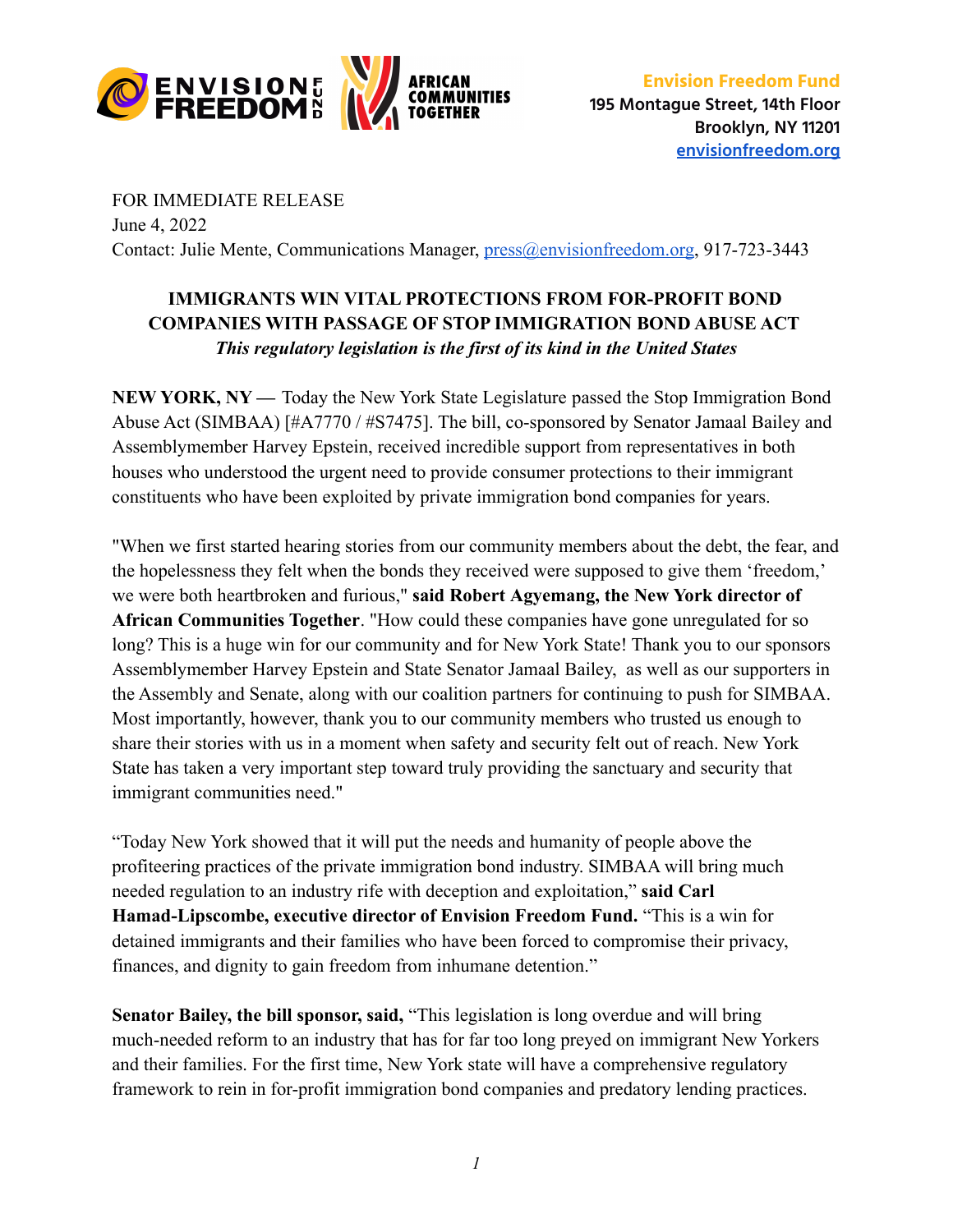The Stop Immigration Bond Abuse Act will require transparency in immigration bail bond contracts, cap exorbitant fees, and prohibit the use of oppressive electronic shackles and surveillance. I want to thank Assembly Member Epstein for carrying this legislation in the Assembly, Majority Leader Andrea Stewart-Cousins, Speaker Carl Heastie, my colleagues in both houses, and all of the advocates who bravely shared their stories and championed this bill through its passage."

**Assemblymember Harvey Epstein, sponsor of the bill, said,** "Throughout New York State immigrant families have suffered in detention centers while businesses have profited over their pain. New Yorkers should not have to pay exorbitant fees on immigration bonds, while also wearing electronic monitoring shackles and being surveilled. Today, we are putting a stop to the exploitation of immigrant New Yorkers, who are a part of the fabric of our state."

Through countless inquiries, investigations, and lawsuits, the for-profit bond industry—including Libre By Nexus—has aggressively resisted oversight and regulation while employing misleading contracts, requiring formerly detained immigrants to wear electronic shackles or other surveillance, and charging excessive, nonrefundable fees upwards of \$450 each month for years.

Thanks to leadership by Epstein and Bailey and vigorous advocacy by the **[Break the Shackles](https://breaktheshackles.org/)** coalition—composed of organizations, advocates, and directly impacted immigrants and anchored by African Communities Together and the Envision Freedom Fund— New York is the first state in the nation to pass legislation that will address the for-profit bond industry's exploitative business model and abusive practices toward immigrants. SIMBAA now awaits Governor Hochul's signature before becoming law.

"When immigrants detained by ICE are granted bond, the unconscionably high cost of their liberty puts immigrant New Yorkers at risk of abuse by predatory immigration bond companies. Without regulation, these companies shackle and surveil immigrants with impunity. Today, New York State took a step closer to justice by passing the 'Stop Immigration Bond Abuse Act' (SIMBAA)." **said Yasmine Farhang, the director of advocacy of the Immigrant Defense Project.** "We applaud the New York State Legislature in taking a stand against immigration bond abuse and we call on our Governor to sign this bill into law as soon as possible."

"This is the first step in eliminating the for profit immigration bond industry, and it can set a precedent for the rest of the country," **said Catherine Barnett, the co-director of Freedom To Thrive.** "As an abolitionist organization fighting against the criminalization of Black and brown immigrants, we salute this victory and we will continue to support campaigns to ensure that all of our people are free."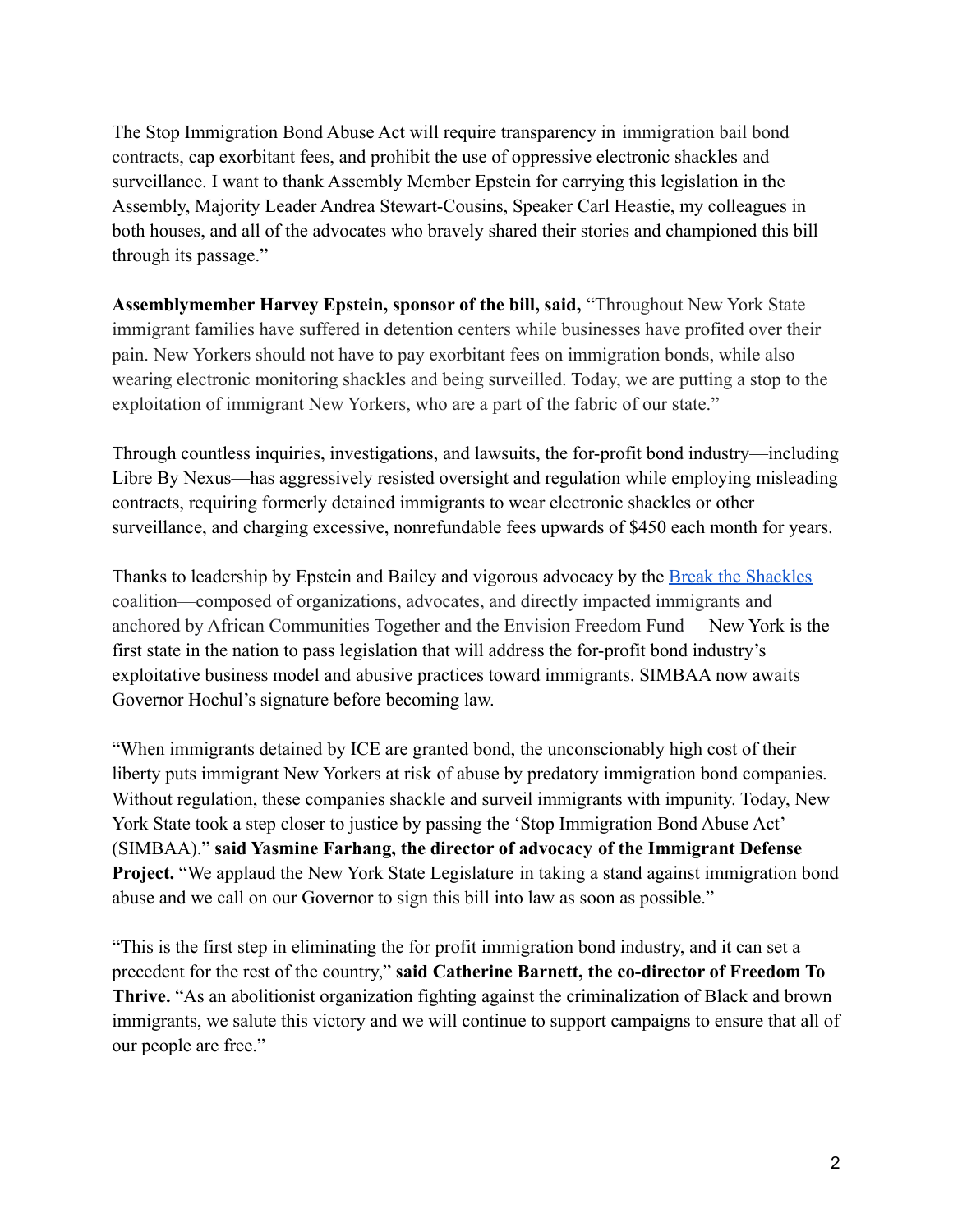**Assemblymember Catalina Cruz said,** "As a formerly undocumented person, I know firsthand how predatory the immigration bond industry can be. I've witnessed so many New Yorkers face unnecessary hardship at the hands of unregulated for-profit immigration bond companies. Today, I applaud the immigrant New Yorkers who have exuded so much courage in bringing these abuses to light. Their stories have catalyzed New York State to be an example for the rest of the country as to the prioritization of the safety, privacy, and peace of immigrant families. I thank my colleagues, Senator Jamaal Bailey and Assemblymember Harvey Epstein, as well as the advocates and community leaders who supported this multi-year campaign to win protections for formerly detained immigrants who so desperately need New York to break their shackles."

"This is a landmark protection against the electronic shackles that private bond companies force undocumented communities," **said Surveillance Technology Oversight Project Executive Director Albert Fox Cahn**. "I'm proud to see New York poised to take a leading role in protecting immigrant communities from these profiteers. No one should have to submit to invasive surveillance just to get their day in immigration court. Now the Governor has to act quickly to ensure this bill becomes law."

**Assemblymember Michaelle C. Solages, Chair of the Black, Puerto Rican, Hispanic and Asian Legislative Caucus said,** "Today, we took a powerful step to reform an industry that has exploited the most vulnerable residents of our state for far too long. Many New Yorkers face greater adversity in the legal system simply because of their immigration status. This vital piece of legislation will bring greater protections to our immigrant community who are victimized by profiteering bond companies."

"New York can't allow its immigrant residents to be preyed upon by unscrupulous companies looking to profit off of the immigration detention and surveillance system," **said Zach Ahmad**, **senior policy counsel at the New York Civil Liberties Union.** "We applaud the legislature for passing the Stop Immigration Bond Abuse Act, which takes a major step towards ending the most unconscionable and exploitative practices of the for-profit immigration bond industry."

"Predatory bond companies are getting rich off the backs of immigrant New Yorkers with few resources or recourse," **said Murad Awawdeh, Executive Director, New York Immigration Coalition**. "Today, our leaders in Albany heard our pleas to break the shackles by passing the Stop Immigration Bond Abuse Act. By ending the blatant and continued exploitation of low-income immigrant communities by the bond industry, the New York State Legislature has made clear it will no longer conspire in this cruelty. Now, it's up to Governor Hochul to fulfill her duty to protect immigrant families and sign this bill into law without delay."